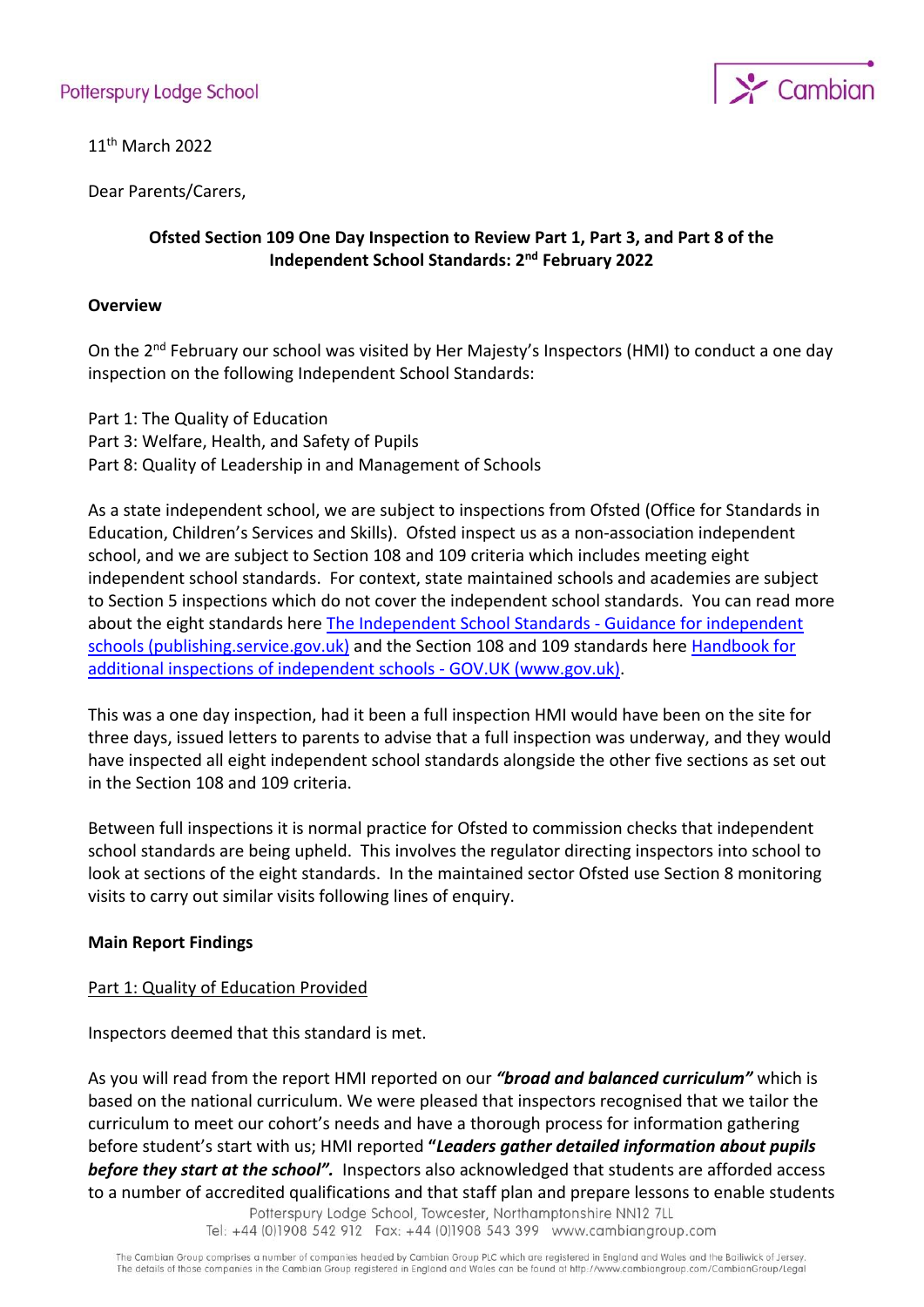# Potterspury Lodge School



to make progress from EHCPs and starting points (*"Leaders track pupil's progress against their EHCP outcomes carefully").* 

We were particularly pleased that Inspectors recognised our pathway to adulthood and preparation for life outside of Potterspury Lodge by stating *"The curriculum is designed to ensure that pupils are supported for their next steps and develop the skills*".

### Part 3: Welfare, Health, and Safety of Pupils

Inspectors deemed that this standard is met.

Inspectors recognised the importance that the staff body place on providing students with a safe environment by reported that "**Pupils feel safe in school".** It was highly pleasing that HMI recognised the strong relationships between staff and students by commenting **"Staff know pupils well"** and **"Relationships between pupils and staff are positive. "Staff support pupils to manage their own behaviour".** Inspectors also commented on interventions by stating "**When concerns arise, pupils are monitored closely and provided with appropriate and effective support"** and "**Staff consider pupil's views and use these to agree future work".** 

Our safeguarding strategy was also secure with inspectors declaring that "**The school's safeguarding policy is comprehensive"** and "**Staff take all potential safeguarding concerns seriously. They involve external agencies when necessary".** HMI confirmed that leaders know what to do in the event of concerns being raised about staff conduct and **"they recognise the need to take all allegations seriously".**

In terms of managing and reporting behaviour HMI reported that "**Records of pupil's behaviour are detailed"** and **"Staff use appropriate strategies to de-esculate potential behavioural difficulties". "Incidents of bullying are rare"** highlighted the detailed work that pastoral staff undertake to ensure that when such concerns arise between students, swift action is undertaken. HMI praised our **"detailed"** personalised support plans and risk assessments to ensure that **"pupils are supported well and kept safe".**

### Part 4: Quality of Leadership in and Management of Schools

Inspectors deemed that this standard is met.

HMI acknowledged that our staff body place children at the core of all we do be stating **"Staff have pupil's interests at heart. They actively promote pupil's wellbeing".** The work of leaders in terms of school improvement was also highlighted; "**They (leaders) evaluate the quality of their work and act quickly to bring about improvements when weaknesses are identified".** Quality assurances to monitor the school's work were also reflected in the report "**There are robust systems in place to monitor the quality of the school's work"** and **"Those responsible for governance provide effective challenge and support. They hold leaders to account.**" Leaders responsible for the operational and strategic day to day running of the school were deemed to be **"knowledgeable and reflective".**